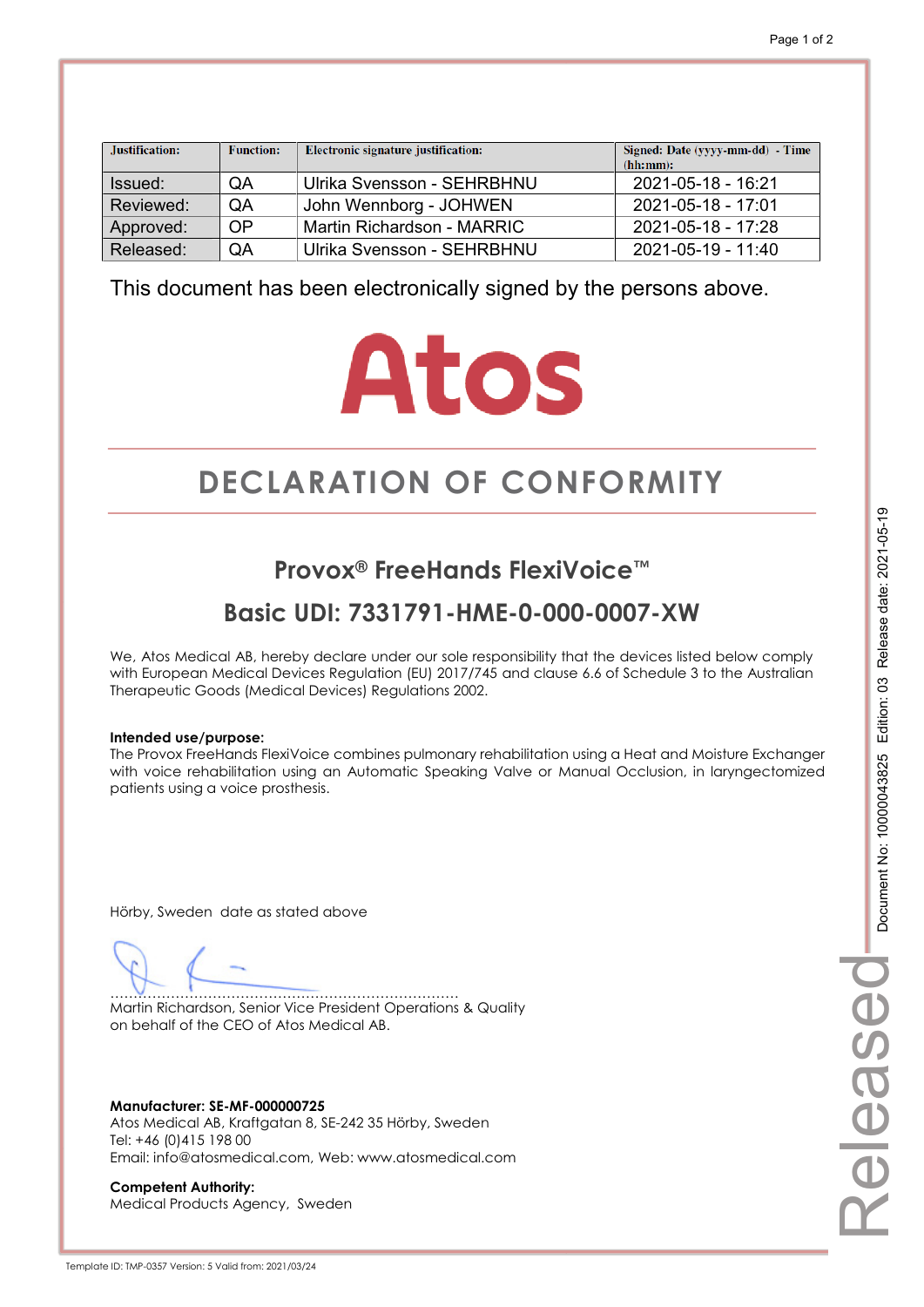### **7331791-HME-0-000-0007-XW 7331791-HME-0-000-0007-XW**

| <b>REF</b> | <b>Name</b>                               | Class | <b>GMDN code</b> |
|------------|-------------------------------------------|-------|------------------|
| 7757       | Provox FreeHands FlexiVoice Set Plus      |       | 36071            |
| 7760       | Provox FreeHands FlexiVoice Set           |       | 36071            |
| 8161       | Provox FreeHands FlexiVoice Light         |       | 36071            |
| 8162       | Provox FreeHands FlexiVoice Medium        |       | 36071            |
| 8163       | Provox FreeHands FlexiVoice Strong        |       | 36071            |
| 8165       | Provox FreeHands FlexiVoice Arch (5 pcs)  |       | 36071            |
| 8166       | Provox FreeHands FlexiVoice XtraStrong    |       | 36071            |
| 8210       | Provox Life FreeHands FlexiVoice Set Plus |       | 36071            |
|            |                                           |       |                  |

#### **In compliance with Therapeutic Goods (Medical Devices) Regulations 2002**

Each kind of medical device to which the system has been applied complies with the applicable provisions of the essential principles, the classification rules, and the full quality assurance procedures, at each stage, from the design of the device until its final inspection before being supplied.

For standards applied and valid conformity assessment certificates please contact the manufacturer.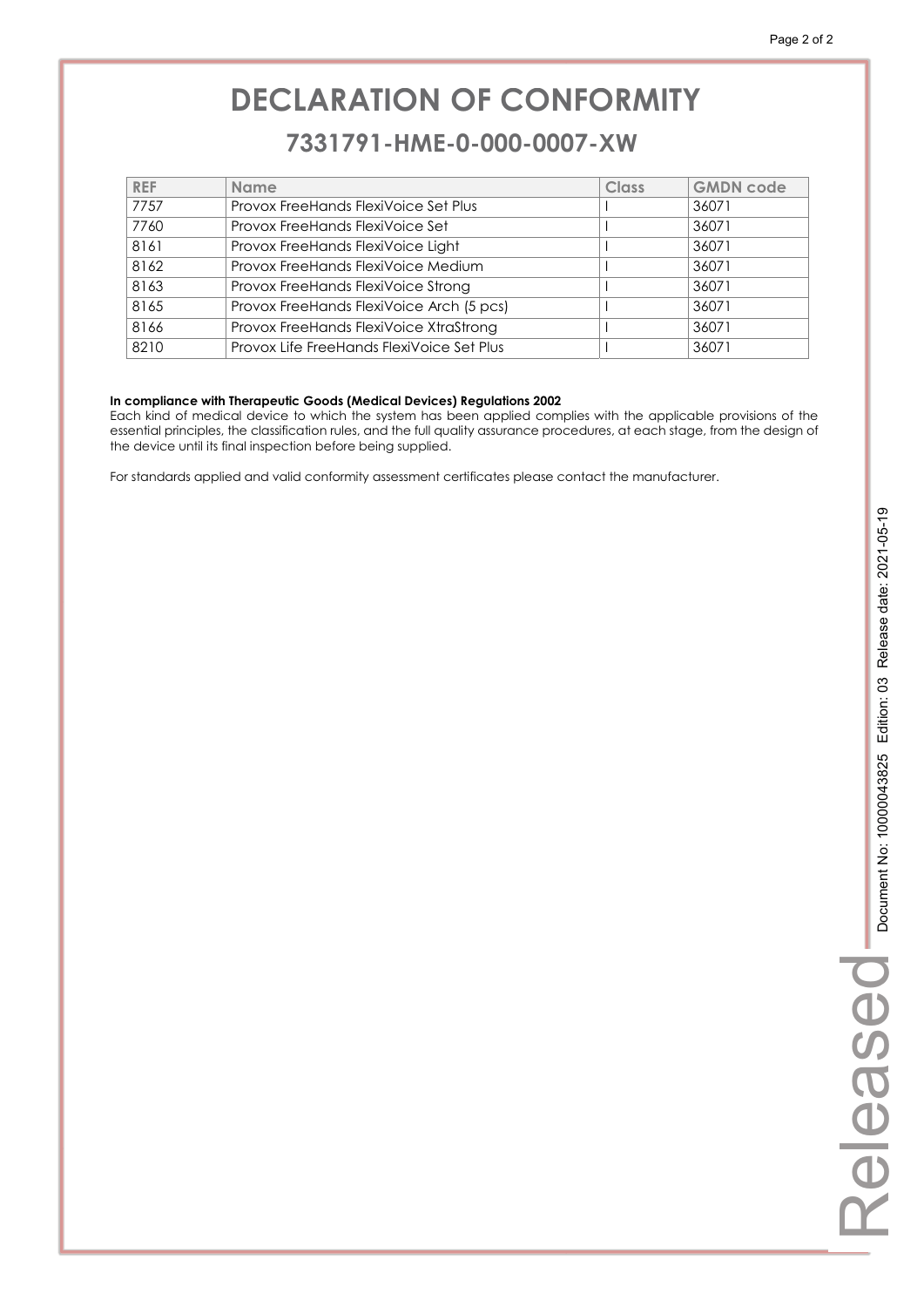| Justification: | <b>Function:</b> | Electronic signature justification: | Signed: Date (yyyy-mm-dd) - Time<br>(hh:mm): |
|----------------|------------------|-------------------------------------|----------------------------------------------|
| ssued:         | QA               | Ulrika Svensson - SEHRBHNU          | 2021-05-27 - 07:47                           |
| Reviewed:      | QA               | John Wennborg - JOHWEN              | 2021-05-27 - 08:48                           |
| Approved:      | <b>OP</b>        | Martin Richardson - MARRIC          | 2021-05-27 - 10:39                           |

# **Atos**

# **DECLARATION OF CONFORMITY CONFORMITY**

## **Provox® FreeHands HME®**

## **Basic UDI: 7331791-HME-0-000-0003-XJ**

We, Atos Medical AB, hereby declare under our sole responsibility that the devices listed below comply with European Medical Devices Regulation (EU) 2017/745 and clause 6.6 of Schedule 3 to the Australian Therapeutic Goods (Medical Devices) Regulations 2002.

#### **Intended use/purpose:**

Provox FreeHands HME Cassette/Moist/Flow is intended for single use for spontaneously breathing laryngectomized patients, utilizing a voice prosthesis and must be used in combination with a Provox FreeHands speaking valve, a Provox cap or DigiTop O2. Provox FreeHands combines pulmonary rehabilitation with its Heat and Moisture Exchanging functionality with voice rehabilitation using an Automatic Speaking Valve or Manual Occlusion. The HME conditions inhaled air by retaining heat and moisture from the exhaled air. The device also partially restores lost breathing resistance.

Hörby, Sweden date as stated above

………………………………………………………………… Martin Richardson, Senior Vice President Operations & Quality on behalf of the CEO of Atos Medical AB.

**Manufacturer: SE-MF-000000725**  Atos Medical AB, Kraftgatan 8, SE-242 35 Hörby, Sweden Tel: +46 (0)415 198 00 Email: info@atosmedical.com, Web: www.atosmedical.com

**Competent Authority:**  Medical Products Agency, Sweden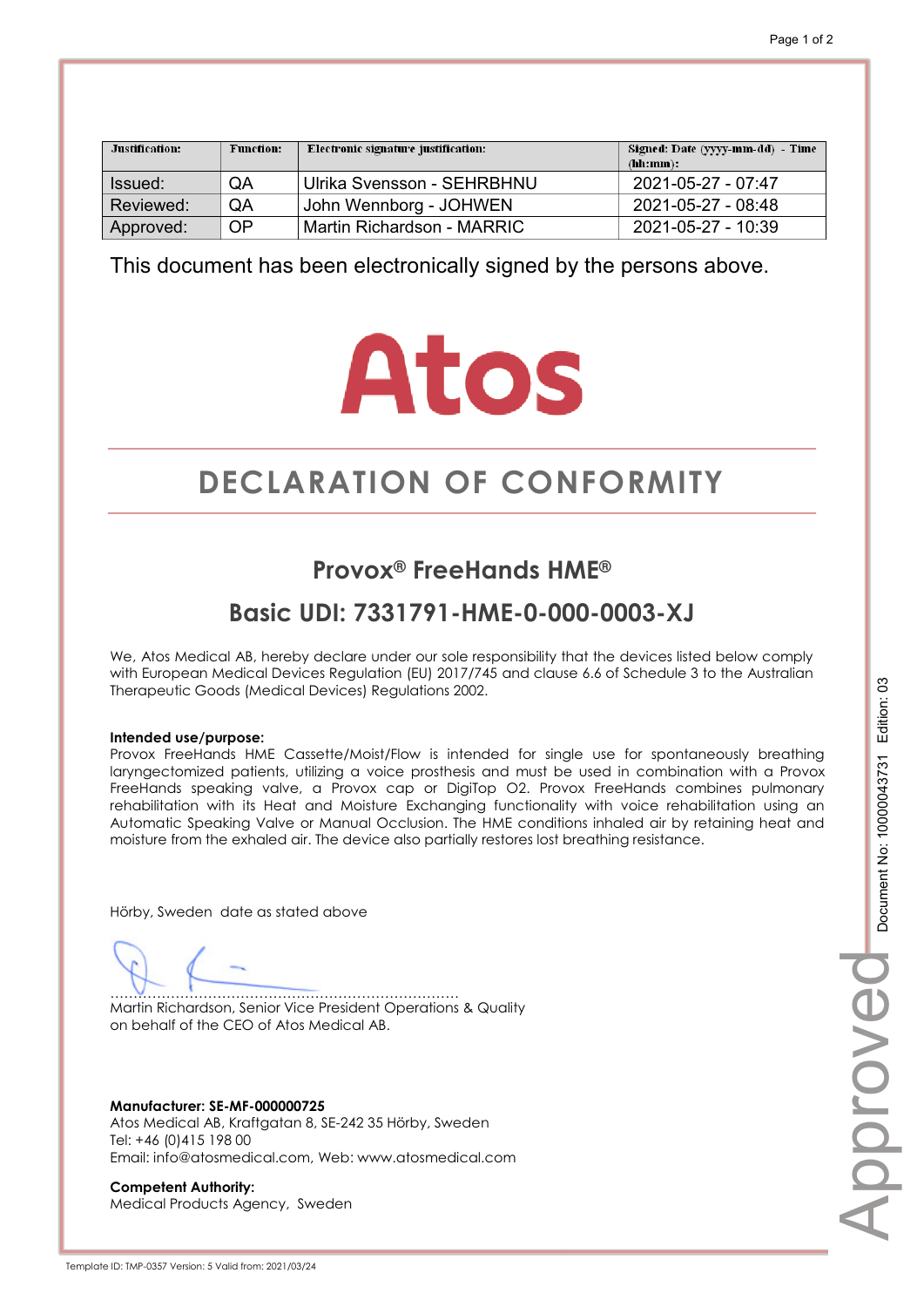### **7331791-HME-0-000-0003-XJ 7331791-HME-0-000-0003-XJ**

| <b>REF</b> | <b>Name</b>                         | Class | <b>GMDN</b> code |
|------------|-------------------------------------|-------|------------------|
| 8220       | Provox FreeHands HME Moist (30 pcs) |       | 58705            |
| 8221       | Provox FreeHands HME Flow (30 pcs)  |       | 58705            |

#### **In compliance with Therapeutic Goods (Medical Devices) Regulations 2002**

Each kind of medical device to which the system has been applied complies with the applicable provisions of the essential principles, the classification rules, and the full quality assurance procedures, at each stage, from the design of the device until its final inspection before being supplied.

For standards applied and valid conformity assessment certificates please contact the manufacturer.

Approve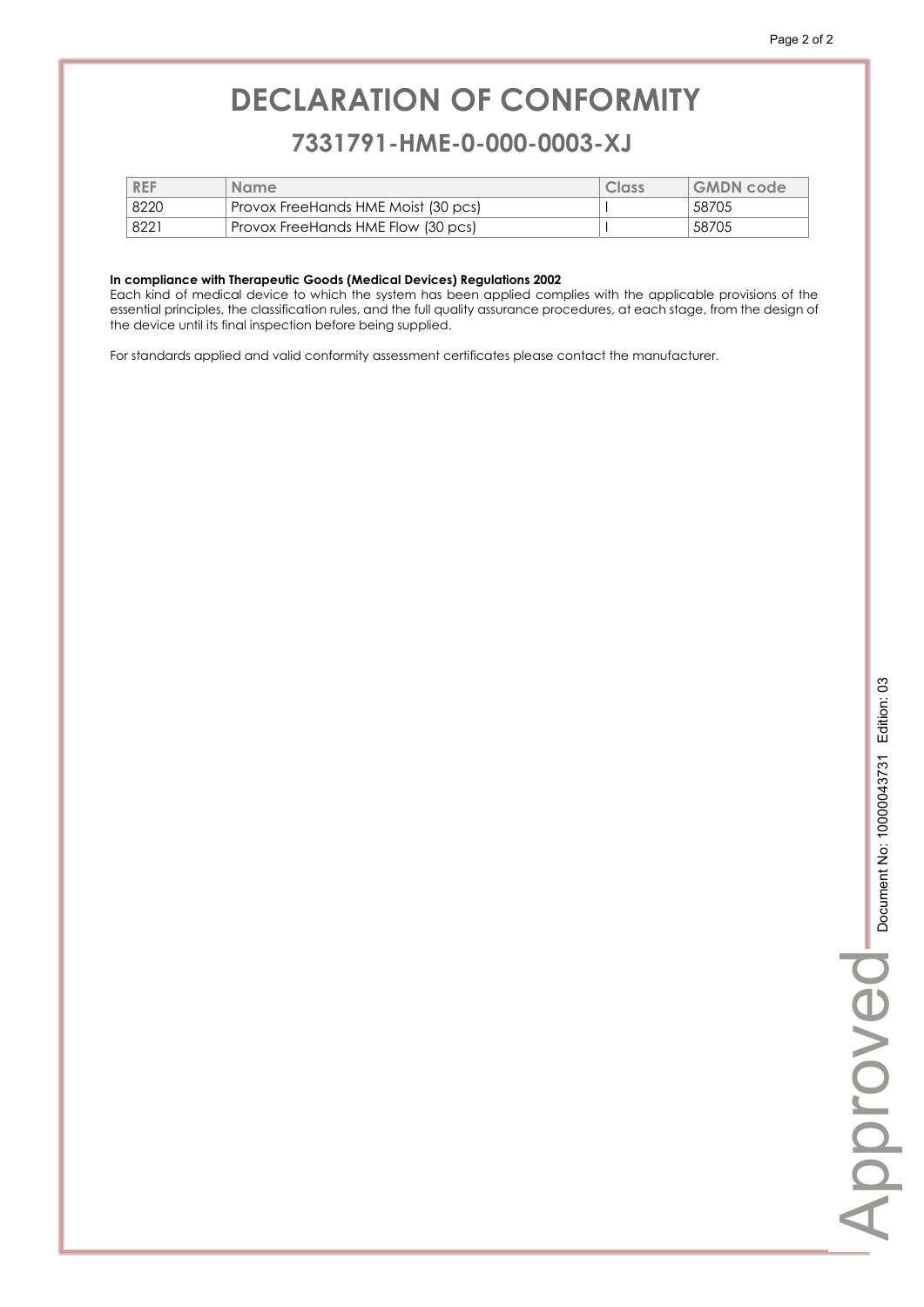| Justification: | <b>Function:</b> | Electronic signature justification: | Signed: Date (yyyy-mm-dd) - Time<br>(hh:mm): |
|----------------|------------------|-------------------------------------|----------------------------------------------|
| Issued:        | QA               | Ulrika Svensson - SEHRBHNU          | 2021-12-10 - 10:22                           |
| Reviewed:      | QA               | John Wennborg - JOHWEN              | 2021-12-10 - 14:18                           |
| Approved:      | OP               | Martin Richardson - MARRIC          | 2021-12-10 - 14:58                           |
| Released:      | QA               | Ulrika Svensson - SEHRBHNU          | 2021-12-13 - 08:10                           |

# **Atos**

# **DECLARATION OF CONFORMITY CONFORMITY**

## **Provox® FreeHands Support™**

## **Basic UDI: 7331791-HME-A-000-0000-EU**

We, Atos Medical AB, hereby declare under our sole responsibility that the devices listed below comply with European Medical Devices Regulation (EU) 2017/745 and clause 6.6 of Schedule 3 to the Australian Therapeutic Goods (Medical Devices) Regulations 2002.

#### **Intended use/purpose:**

Provox FreeHands Support provides support to the Provox Adhesive when using a Provox hands-free speaking valve after total laryngectomy. The device is a single patient use device with a single use adhesive.

Hörby, Sweden date as stated above

………………………………………………………………… Martin Richardson, Senior Vice President Operations & Quality on behalf of the CEO of Atos Medical AB.

**Manufacturer: SE-MF-000000725**  Atos Medical AB, Kraftgatan 8, SE-242 35 Hörby, Sweden Tel: +46 (0)415 198 00 Email: info@atosmedical.com, Web: www.atosmedical.com

**Competent Authority:**  Medical Products Agency, Sweden Released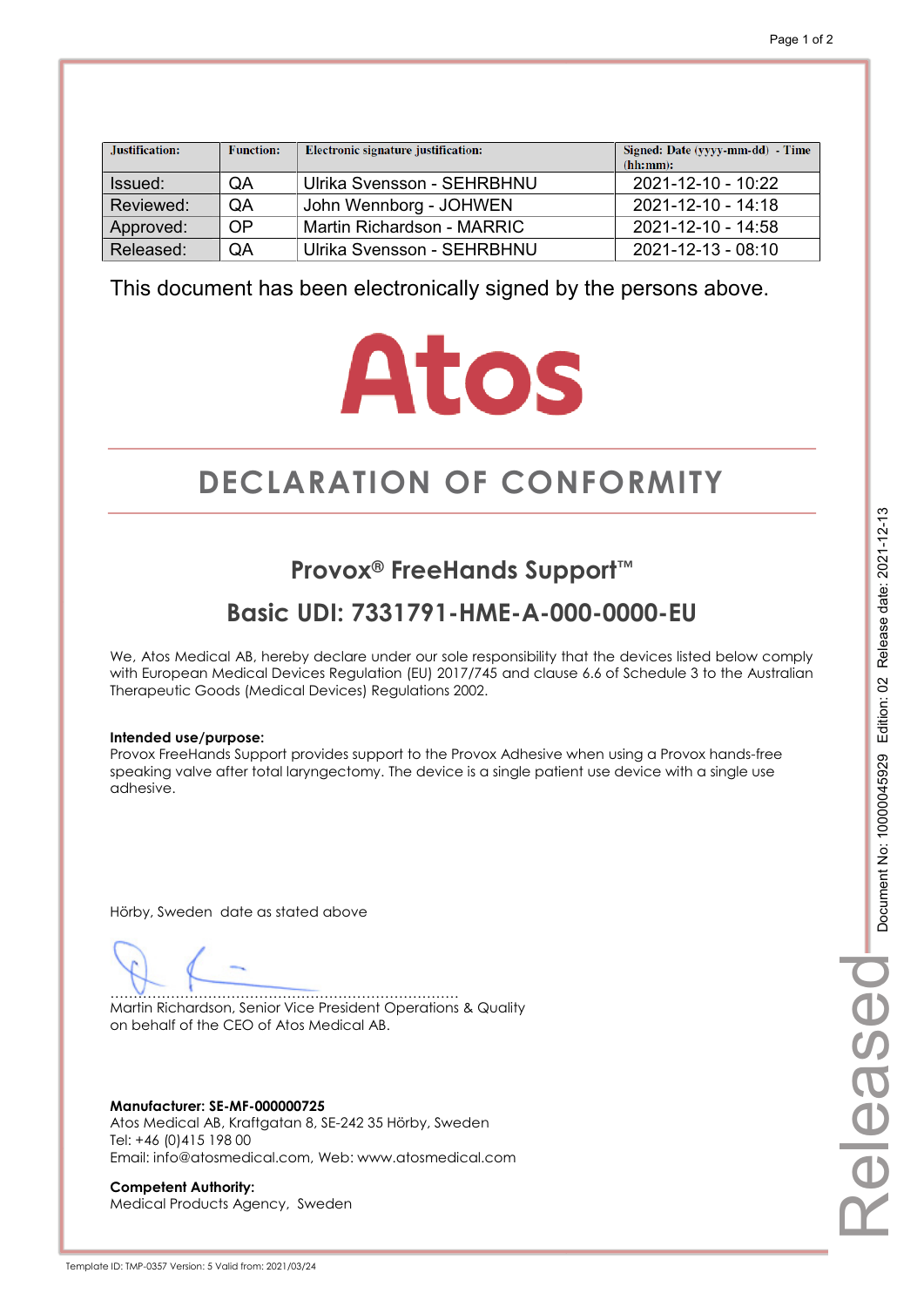### **7331791-HME-A-000-0000-EU 7331791-HME-A-000-0000-EU**

| <b>REF</b> | <b>Name</b>                                 | Class | GMDN code |
|------------|---------------------------------------------|-------|-----------|
| 8020       | <b>Provox FreeHands Support Starter Set</b> |       | 62155     |
| 8021       | <b>Provox FreeHands Support Flat</b>        |       | 62155     |
| 8022       | Provox FreeHands Support Medium             |       | 62155     |
| 8023       | Provox FreeHands Support Deep               |       | 62155     |

#### **In compliance with Therapeutic Goods (Medical Devices) Regulations 2002**

Each kind of medical device to which the system has been applied complies with the applicable provisions of the essential principles, the classification rules, and the full quality assurance procedures, at each stage, from the design of the device until its final inspection before being supplied.

For standards applied and valid conformity assessment certificates please contact the manufacturer.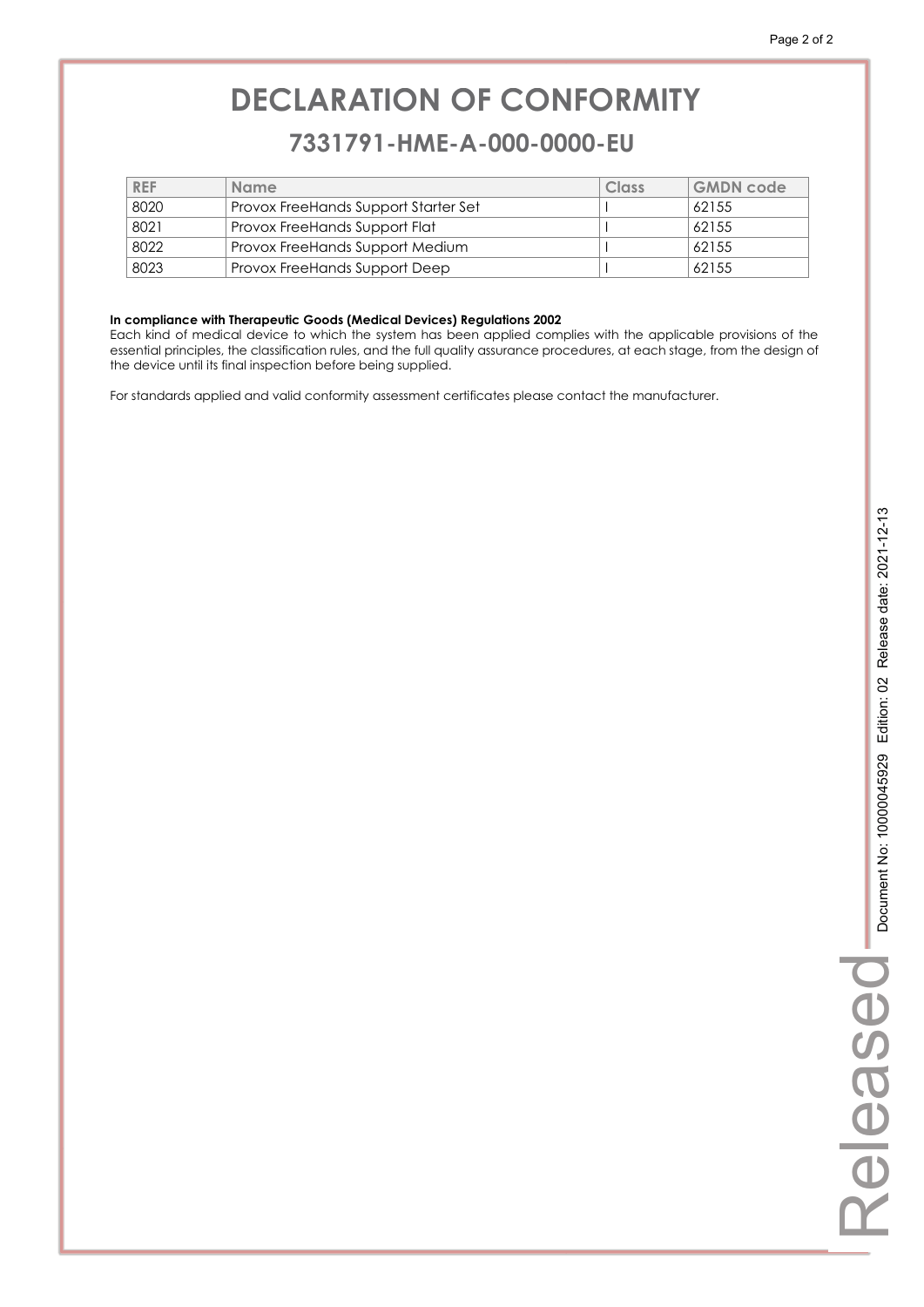| Justification: | <b>Function:</b> | Electronic signature justification: | Signed: Date (yyyy-mm-dd) - Time<br>(hh:mm): |
|----------------|------------------|-------------------------------------|----------------------------------------------|
| Issued:        | QA               | Ulrika Svensson - SEHRBHNU          | 2021-05-18 - 16:24                           |
| Reviewed:      | QA               | John Wennborg - JOHWEN              | 2021-05-18 - 17:03                           |
| Approved:      | <b>OP</b>        | Martin Richardson - MARRIC          | 2021-05-18 - 17:27                           |
| Released:      | QA               | Ulrika Svensson - SEHRBHNU          | 2021-05-19 - 11:41                           |

# **Atos**

# **DECLARATION OF CONFORMITY CONFORMITY**

**Provox® FreeHands Support™ Adhesive Basic UDI: 7331791-HME-A-000-0004-F8** 

We, Atos Medical AB, hereby declare under our sole responsibility that the devices listed below comply with European Medical Devices Regulation (EU) 2017/745 and clause 6.6 of Schedule 3 to the Australian Therapeutic Goods (Medical Devices) Regulations 2002.

#### **Intended use/purpose:**

Provox FreeHands Support provides support to the Provox Adhesive when using a Provox hands-free speaking valve after total laryngectomy. The device is a single patient use device with a single use adhesive.

Hörby, Sweden date as stated above

………………………………………………………………… Martin Richardson, Senior Vice President Operations & Quality on behalf of the CEO of Atos Medical AB.

**Manufacturer: SE-MF-000000725**  Atos Medical AB, Kraftgatan 8, SE-242 35 Hörby, Sweden Tel: +46 (0)415 198 00 Email: info@atosmedical.com, Web: www.atosmedical.com

**Competent Authority:**  Medical Products Agency, Sweden Released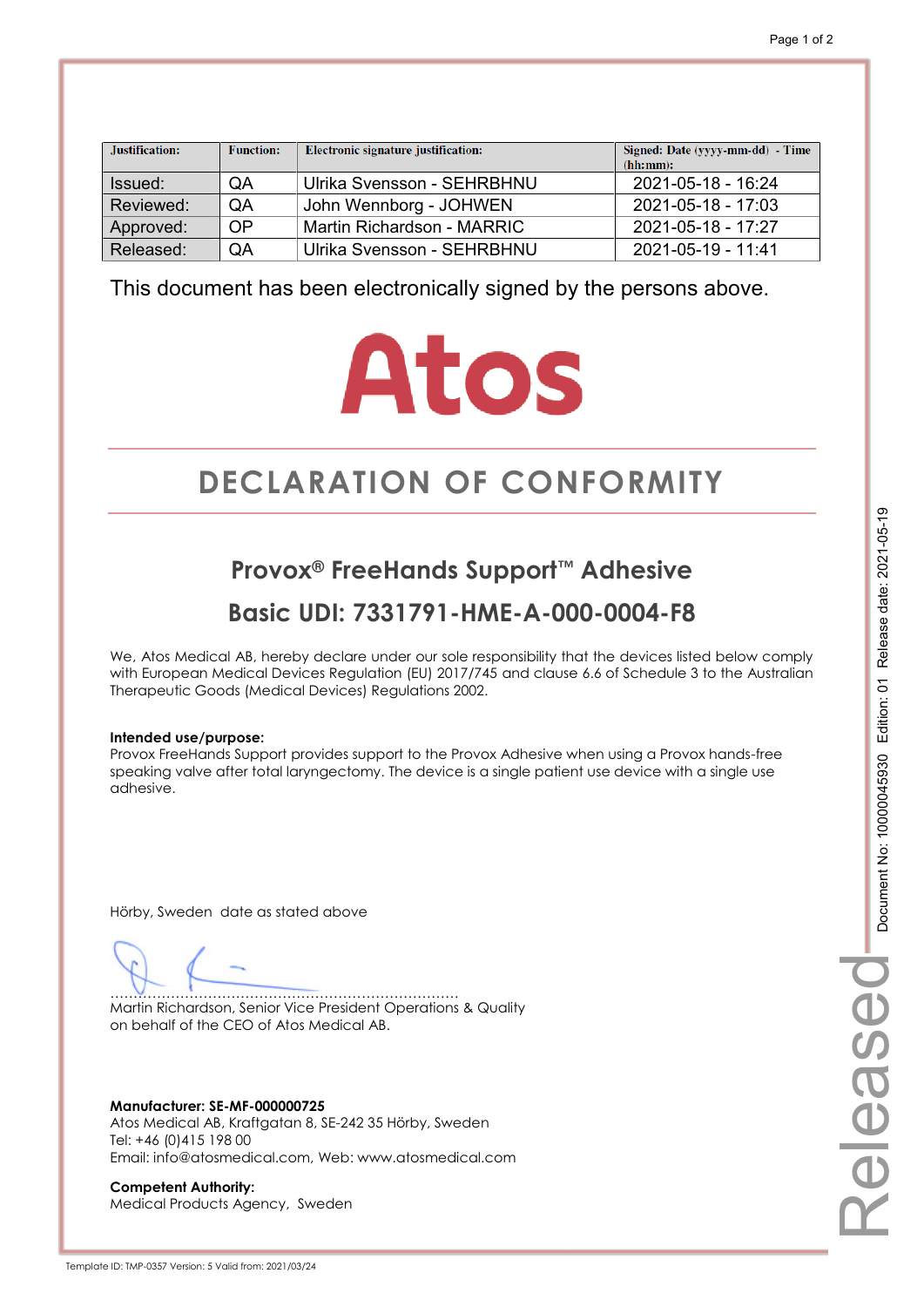### **7331791-HME-A-000-0004-F8 7331791-HME-A-000-0004-F8**

| <b>REF</b> | <b>Name</b>                              | Class | <b>GMDN</b> code |
|------------|------------------------------------------|-------|------------------|
| 8024       | Provox FreeHands Support Adhesive (15pc) |       | 62175            |

#### **In compliance with Therapeutic Goods (Medical Devices) Regulations 2002**

Each kind of medical device to which the system has been applied complies with the applicable provisions of the essential principles, the classification rules, and the full quality assurance procedures, at each stage, from the design of the device until its final inspection before being supplied.

For standards applied and valid conformity assessment certificates please contact the manufacturer.

Released

Released

L.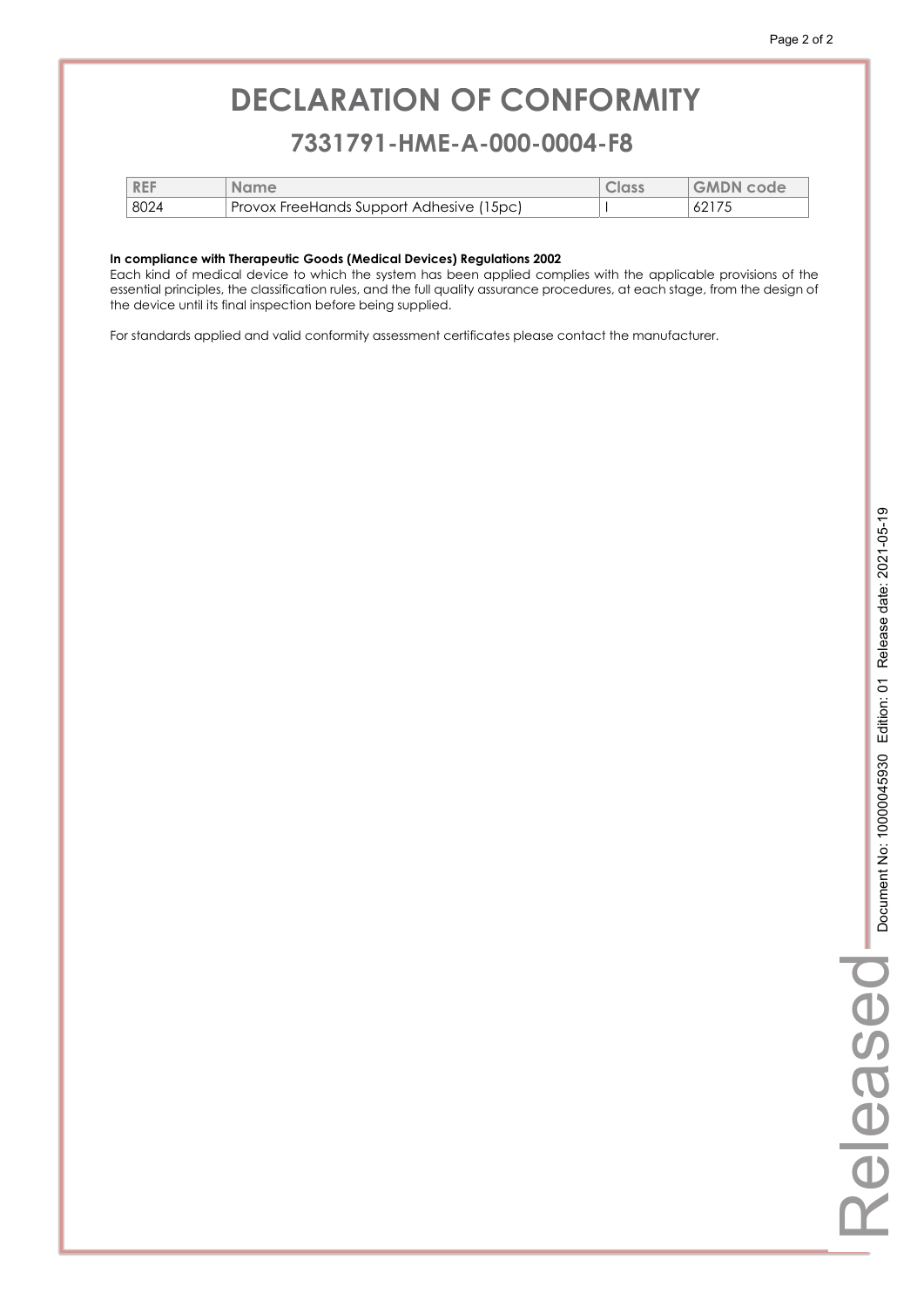| Justification: | <b>Function:</b> | Electronic signature justification: | Signed: Date (yyyy-mm-dd) - Time<br>(hh:mm): |
|----------------|------------------|-------------------------------------|----------------------------------------------|
| Issued:        | QA               | Ulrika Svensson - SEHRBHNU          | 2021-05-18 - 16:20                           |
| Reviewed:      | <b>OA</b>        | John Wennborg - JOHWEN              | 2021-05-18 - 17:00                           |
| Approved:      | OP               | Martin Richardson - MARRIC          | 2021-05-18 - 17:28                           |
| Released:      | QA               | Ulrika Svensson - SEHRBHNU          | 2021-05-19 - 11:40                           |

# **Atos**

# **DECLARATION OF CONFORMITY CONFORMITY**

## **Provox® HME Cap™**

## **Basic UDI: 7331791-HME-A-000-0002-F2**

We, Atos Medical AB, hereby declare under our sole responsibility that the devices listed below comply with European Medical Devices Regulation (EU) 2017/745 and clause 6.6 of Schedule 3 to the Australian Therapeutic Goods (Medical Devices) Regulations 2002.

#### **Intended use/purpose:**

Provox HME Cap is a single patient use, dome-shaped titanium ring, that allows use of Provox FreeHands HME cassette (REF 8220, 8221) without Provox FreeHands FlexiVoice.

Provox HME Cap is only intended for use when using Provox FreeHands FlexiVoice is not recommended, i.e. when sleeping.

Provox HME Cap cannot be used with any other type of HME cassette. The front opening of the cap can be occluded manually to speak. Provox HME Cap can be cleaned and reused.

Hörby, Sweden date as stated above

………………………………………………………………… Martin Richardson, Senior Vice President Operations & Quality on behalf of the CEO of Atos Medical AB.

**Manufacturer: SE-MF-000000725**  Atos Medical AB, Kraftgatan 8, SE-242 35 Hörby, Sweden Tel: +46 (0)415 198 00 Email: info@atosmedical.com, Web: www.atosmedical.com

**Competent Authority:**  Medical Products Agency, Sweden

Template ID: TMP-0357 Version: 5 Valid from: 2021/03/24

Released